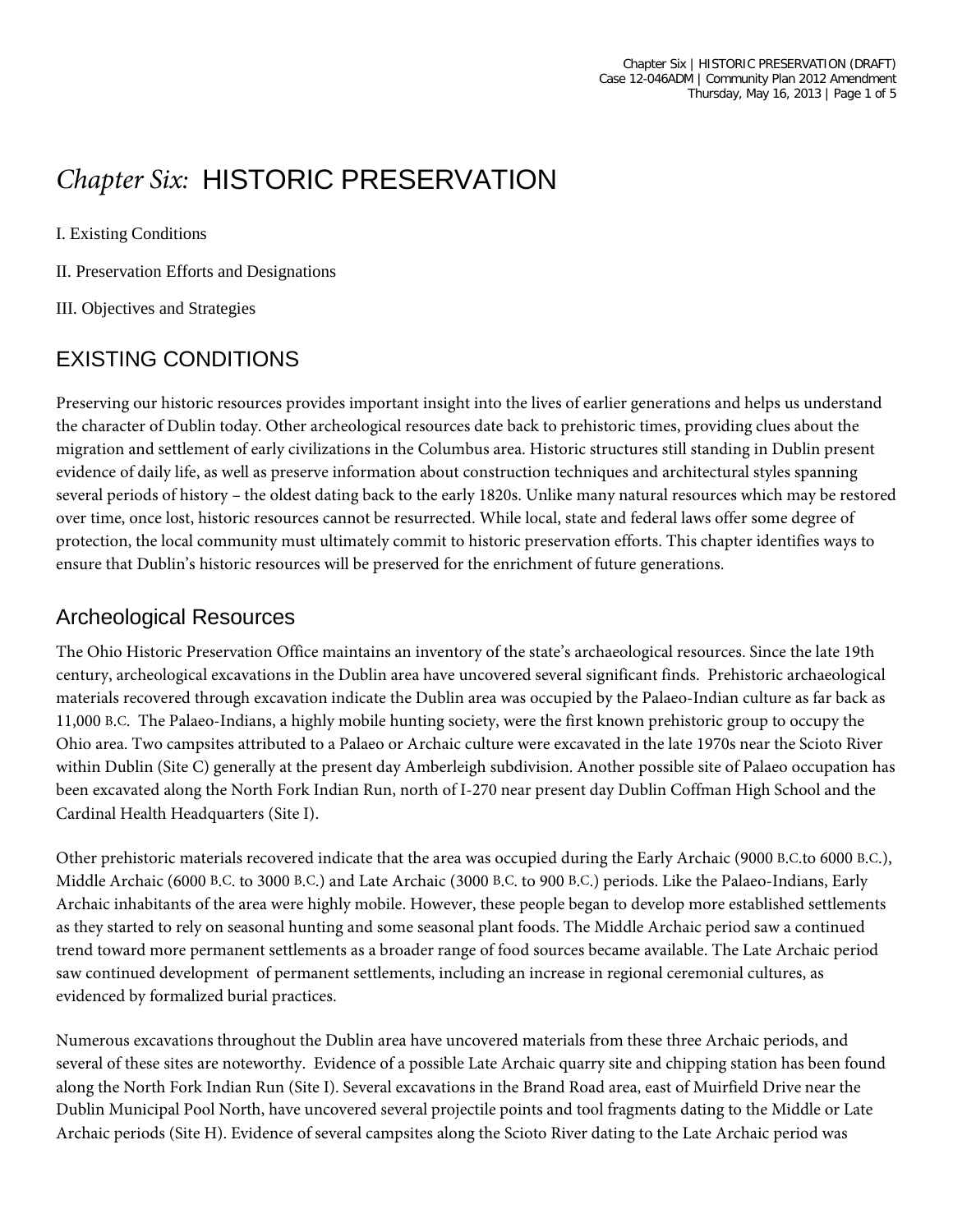discovered in the late 1970s (Site C), and several excavations in the Sawmill Road area north of I-270 have uncovered various materials dating to the Archaic periods (Sites A, B, D and E).

Evidence of settlement during the Middle and Late Woodland periods (100 B.C. to A.D. 500) is also present within the study area. These periods are illustrated most notably in Ohio by the Hopewell culture. The Hopewell civilization grew out of the Adena culture, which dominated the Early Woodland (900 B.C. to 100 B.C.) period.

The Hopewell people were highly ceremonial and developed expansive trade networks to acquire the raw materials for many of their ceremonial objects. The majority of archaeological discoveries relating to the Hopewell culture are ceremonial earthworks and mounds. There is little evidence of their settlements or means of subsistence. It is assumed that they relied primarily on hunting with limited cultivation of plants such as corn for nutrition. The Hopewell culture declined during the Late Woodland period, the cause is unknown.

Excavations along the Scioto River indicate the area was well occupied during the Woodland periods. The most significant evidence of the Hopewell culture locally is the site known as the Holder-Wright Group Works Mounds (Site G) near the northeast corner of Bright Road and Riverside Drive. This site contains earthwork circles and burial mounds that date back to between 300 B.C. and A.D. 500.

The earthwork circles and mounds were ceremonial grounds used, in part, as burial sites. The Holder-Wright site was initially excavated in 1887 and has been studied on several occasions. Though the integrity of the site has been compromised by cultivation and grading in the area, the archaeological significance remains largely intact. The Holder-Wright Group Works Mounds are listed on the National Register of Historic Places. In 2010, the City of Dublin purchased 21 acres of land south of Bright Road, including portions of this site. The City has also prepared a master plan for preservation of the entire 47-acre Holder-Wright farmstead and earthworks.

The Krumm Mound (Site G), of which less is known, lies in close proximity to the Holder-Wright site. The mound appears to date from the Hopewell period, but is unrelated to the Holder-Wright Works. Possibly related to the Krumm Mound is the McGuerer Cemetery (Site J), excavated in 1921 after a portion of the site had been used as a gravel pit. While the integrity of the find was severely compromised by this activity, skeletal remains of at least 31 individuals were found within one burial pit, one of which was the intact skeletal remains of a prehistoric person.

Archaeological excavations in late 1994 and early 1995 in numerous areas near State Route 161 (Site K) have yielded prehistoric materials with potentially great historic significance. At least one site was found to be eligible for listing on the National Register of Historic Places, and more may be eligible. The quantity and quality of prehistoric materials recovered have identified a quarry and work settlement dating to the Late Archaic and Middle Woodland periods. Additional excavation work will help fully understand the archaeological significance of the material in this area.

Following habitation by the Adena and Hopewell, later tribes such as the Delaware, Mingo, Seneca, Shawnee and Wyandotte moved into the area, and numerous archaeological excavations have revealed cultural artifacts related to this migration. European-Americans began to settle in the area during the early 19th century, eventually resulting in the establishment of the Village of Dublin in 1810. Several excavations in 1993, in the area of I-270 between Tuttle Crossing Boulevard and Hayden Run Road, uncovered historical remnants of European-American origin, dating circa 1850 (Site M). Included in this were kitchen and architectural artifacts and the remnants of a farmstead (possibly the Turner farmstead) excavated in 1994.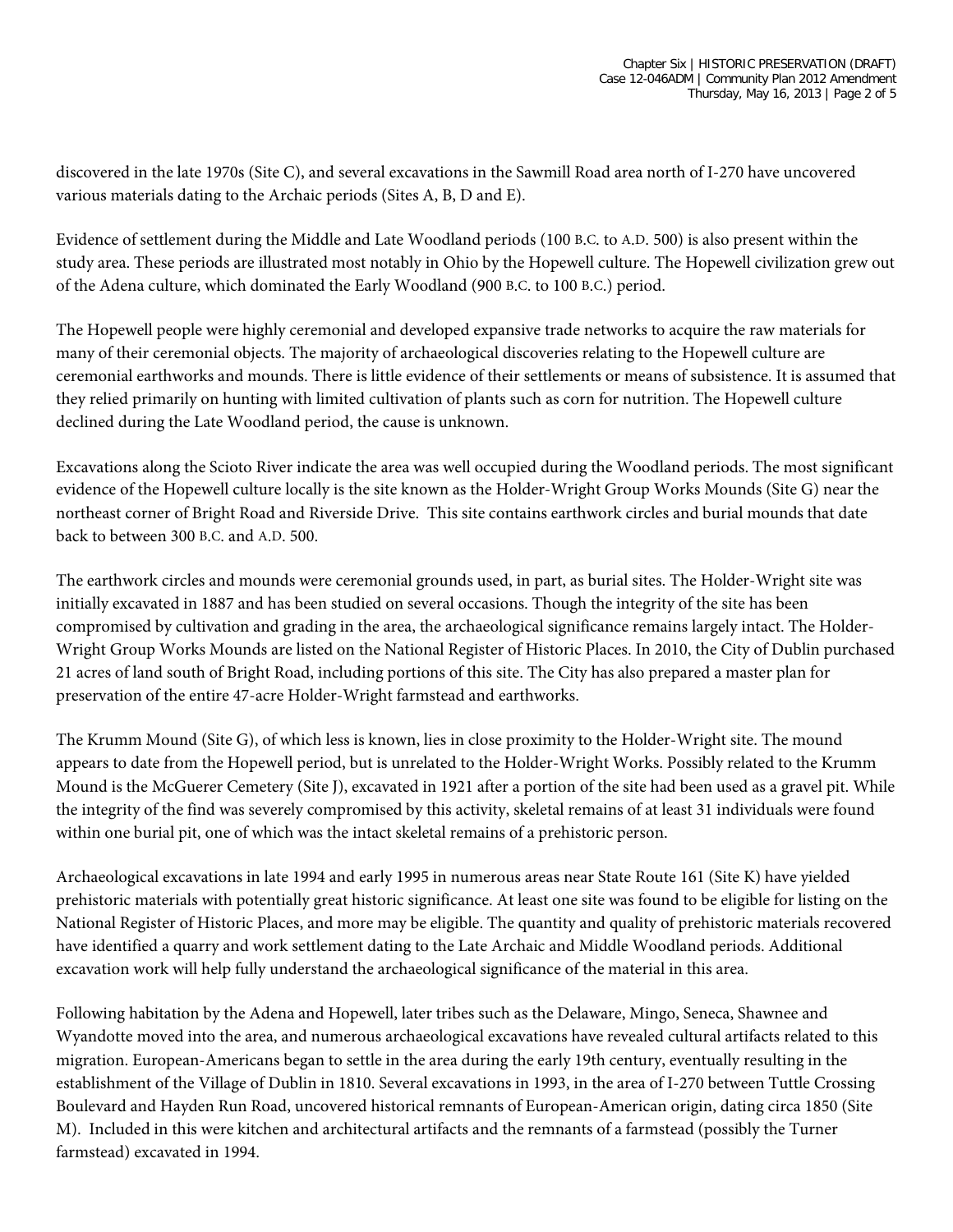## Historic Structures

Much of a community's character is derived from its historic architecture and built heritage. Many of Dublin's historic buildings, along with several unique dry-laid stone walls and cemetery vaults, warrant some degree of protection. The oldest surviving structure is a log cabin built in 1803 by Ludwig Sells (Site 776028 Dublin Road). The cabin stands on the property of the historic William Sells House, a home constructed in 1840 of large cut stone. Several of Dublin's historic homes and many of the stone walls are attributed to the Sells' family, including walls in Historic Dublin and on properties at 6729 Dublin Road, 6028 Dublin Road and 4586 Hayden Run Road. (Sites 1,75, 77, and 89).

Most of Dublin's historic structures are concentrated in Historic Dublin, the city's original settlement. Approximately 20 structures, mostly residences and small commercial buildings of the original settlement, lie in the 6 to 126 South High Street Historic District. A variety of architectural styles are represented on High Street, from simple vernacular stone houses to more elaborate Federal-style, Italianate and Greek Revival buildings that served as the homes and businesses of some of Dublin's more prominent founders.

Several of Historic Dublin's original homes have since been converted to retail shops and restaurants. Zenas Hutchinson, Dublin's first mayor, operated the Hutchinson Tavern at 6 South High Street, a two-story stone, Federal-style stick-built structure dating to 1832. The use of this structure has not changed significantly over the years; today it operates as a small retail store and restaurant. Similarly, the two-story, Federal-style stick-built structure at 76 to 78 South High Street was once a hotel, built in 1830 by Holcomb Tuller. It also houses a restaurant and commercial uses. Most restorations have demonstrated sensitivity to their historic value and an appreciation for original details.

In addition to Historic Dublin, several historic farmsteads, former general stores and churches are located throughout the City and the wider planning area. Most of these properties date back to the middle of the 19th century and are located along early roads such as Hayden Run Road, Rings Road and Brand Road.

Many properties are within the Washington Township Multiple Resource Area (WTMRA), a National Register of Historic Places designation that groups historic structures by a common theme. In this case, the Resource Area is the original settlement of Washington Township (Historic Dublin).

# PRESERVATION EFFORTS AND DESIGNATIONS

Property owners often question whether properties have any specific historic designations or protections. Depending upon the federal, state, or local level, a variety of different historic designations are available each of which has its own meaning and level of protection.

## *National Register of Historic Places (NRHP)*

The National Register of Historic Places (NRHP) is the official list of historic properties recognized by the National Park Service, through the U.S. Department of the Interior, as worthy of preservation for their local, state or national significance; it is the highest degree of recognition of historic resources. Nomination to the National Register does not guarantee the preservation of an historic structure and does not prevent the owner from remodeling, repairing, altering, selling or even demolishing the historic property as long as federal money is not used for this purpose. Listing on the National Register provides protection from demolition or other negative effects when federally funded or licensed projects are involved. The primary benefit to the property owner is the honor of being recognized as a steward of historic resources, the prestige of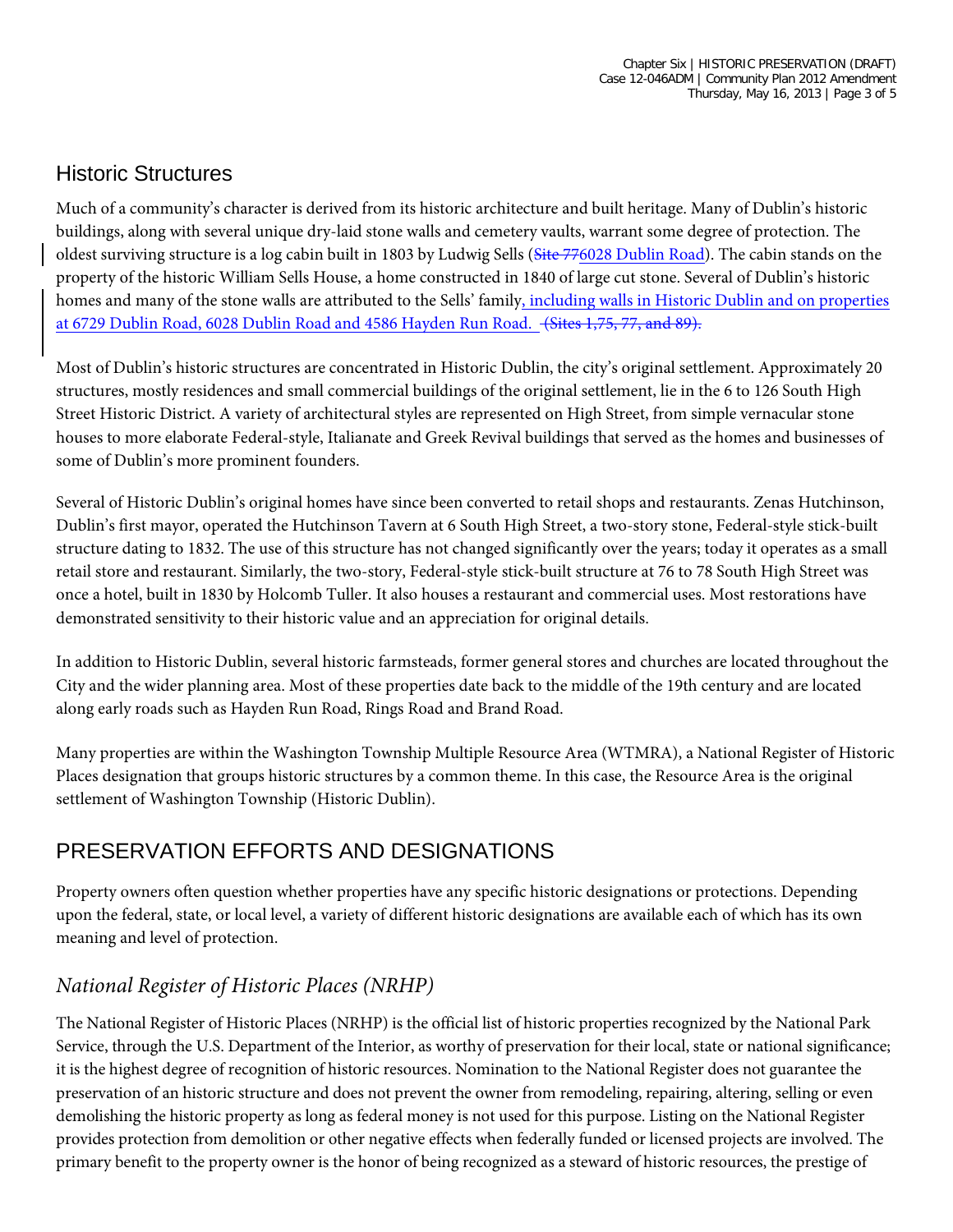being listed on the National Register, and the potential to receive tax benefits and apply for certain historic preservation grants.

Districts, sites, buildings, structures and objects with significance in American history, architecture, archeology, engineering or culture may qualify for listing on the National Register. They must possess integrity in their location, design, setting, materials, craftsmanship, visual feel and association. In addition, they must satisfy one of the following criteria:

- 1. They are associated with historically significant events;
- 2. They are associated with the lives of significant persons;
- 3. They embody distinctive characteristics of a type, period or method of construction, or are associated with the work of a master, possess high artistic value or represent a significant and distinguishable entity; or
- 4. They have, or may yield information important to prehistory or history.

Listing on the National Register highlights the historic significance of structures and may stand as encouragement for owners to maintain the structures. In Ohio, anyone may nominate a property to the National Register. A completed application must be reviewed at the local level and approved by a review board appointed by the Governor. The state review board makes a recommendation and forwards it to the National Park Service for a final determination.

#### *Ohio Historic Inventory (OHI) and Ohio Archeological Inventory (OAI)*

The Ohio Historic Inventory and the Ohio Archeological Inventory are programs developed to provide an ongoing record of historic architecture, properties and archaeological sites within the state. The inventories provide an historic archive and a general body of information for the Ohio Historic Preservation Office (OHPO), other state, local and federal agencies and the general public to utilize in making planning and infrastructure decisions. More importantly, the inventories provide a reference for local preservation efforts to safeguard important historic resources. However, like the National Register, an OHI or OAI record does not itself provide a guarantee of preservation of a historic structure or site.

### *Local Preservation Efforts*

In an effort to protect valuable historic resources, individual communities have a higher level of power to protect their architectural and archeological heritage, usually through local zoning or other regulatory measures. Through the guidance of the Ohio Historic Preservation Office, individual communities may become certified to carry out preservation programs that meet basic state and federal criteria. The Certified Local Government (CLG) program is a federal-state-local partnership that allows Dublin to conduct a wide range of preservation activities and provides eligibility for state or federal preservation grants. Certified by the OHPO in September 1994, the City of Dublin monitors and protects historic properties under Section 153.170 of Dublin's Codified Ordinances (Zoning Code) as part of the Architectural Review District. The District includes Historic Dublin and other historically significant properties and sites located throughout the City, as specified in the Zoning Code. Unlike the National Register of Historic Places, the Ohio Historic Inventory or the Ohio Archeological Inventory, Dublin's local ordinances and development regulations provide the direct ability to protect historic buildings, structures and sites.

As part of the local CLG requirements, Dublin's Architectural Review Board (ARB) has been appointed by City Council to ensure the protection of Dublin's historic resources. The ARB is responsible for regulating the appropriateness of exterior